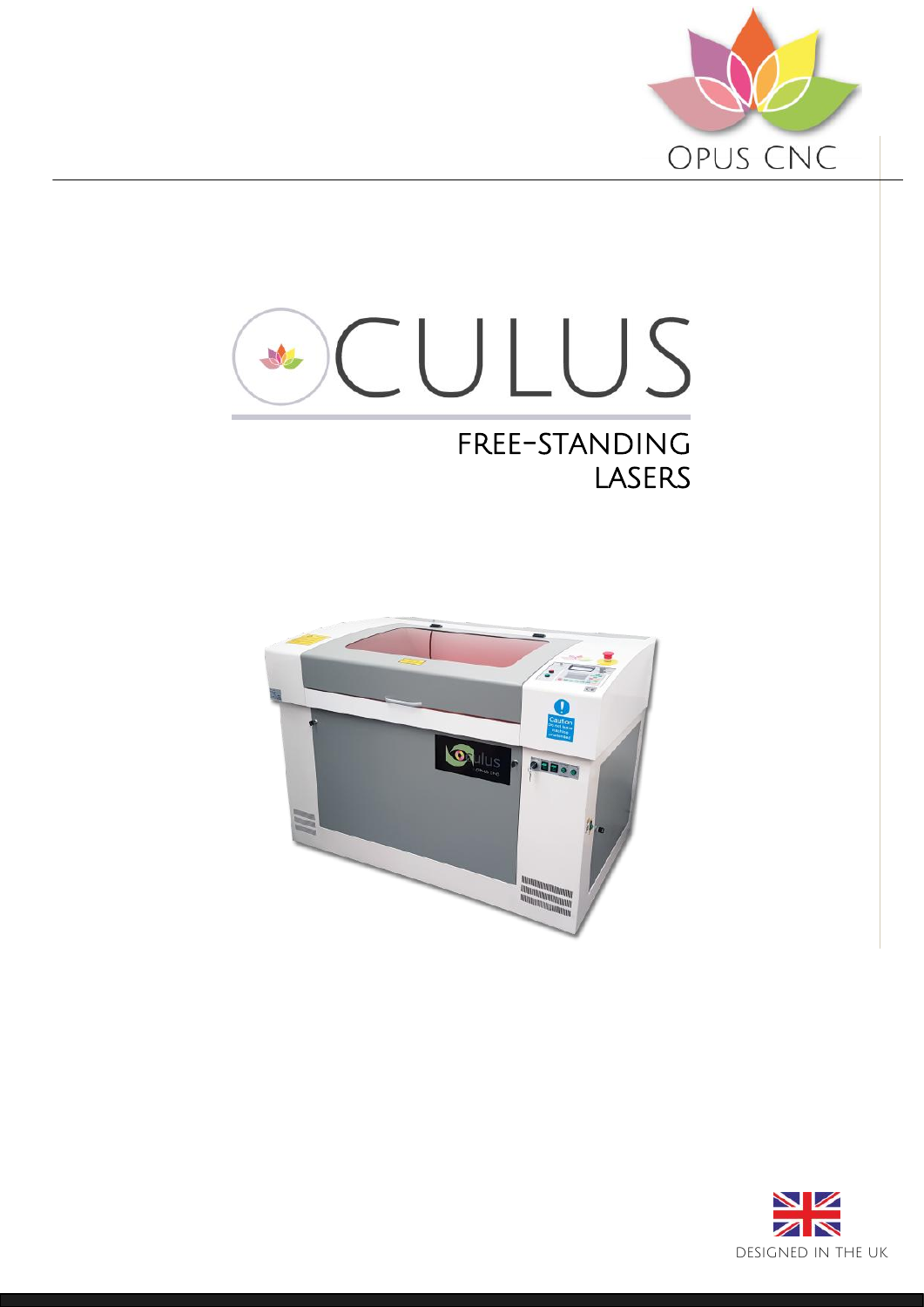

The Oculus free-standing laser cutter is the perfect, easy to use laser machine for all users and requires no previous experience. This powerful CO<sub>2</sub> laser makes light work of cutting and engraving a wide selection of materials, including most woods, plastics. acrylic, foam, slate and leather.

It can be used for various jobs and purposes, from cutting out intricate pieces for 3D models to engraving. This reliable laser guarantees results of the highest accuracy every time with speed and ease. The optional rotary device attachment also allows engraving onto cylindrical items, such as glassware and tubing.

All of the Oculus laser machines have the added benefit of being compatible with Lightburn and Techsoft 2d Design.

### Key Features

Easy to Use 100w to 150w Power Rotary Device available Compatible with BOFA ADi Filter Units 1 Year Parts & Labour Warranty Delivery, Installation & Training

### Perfect For











Model Making **Prototypes** Signage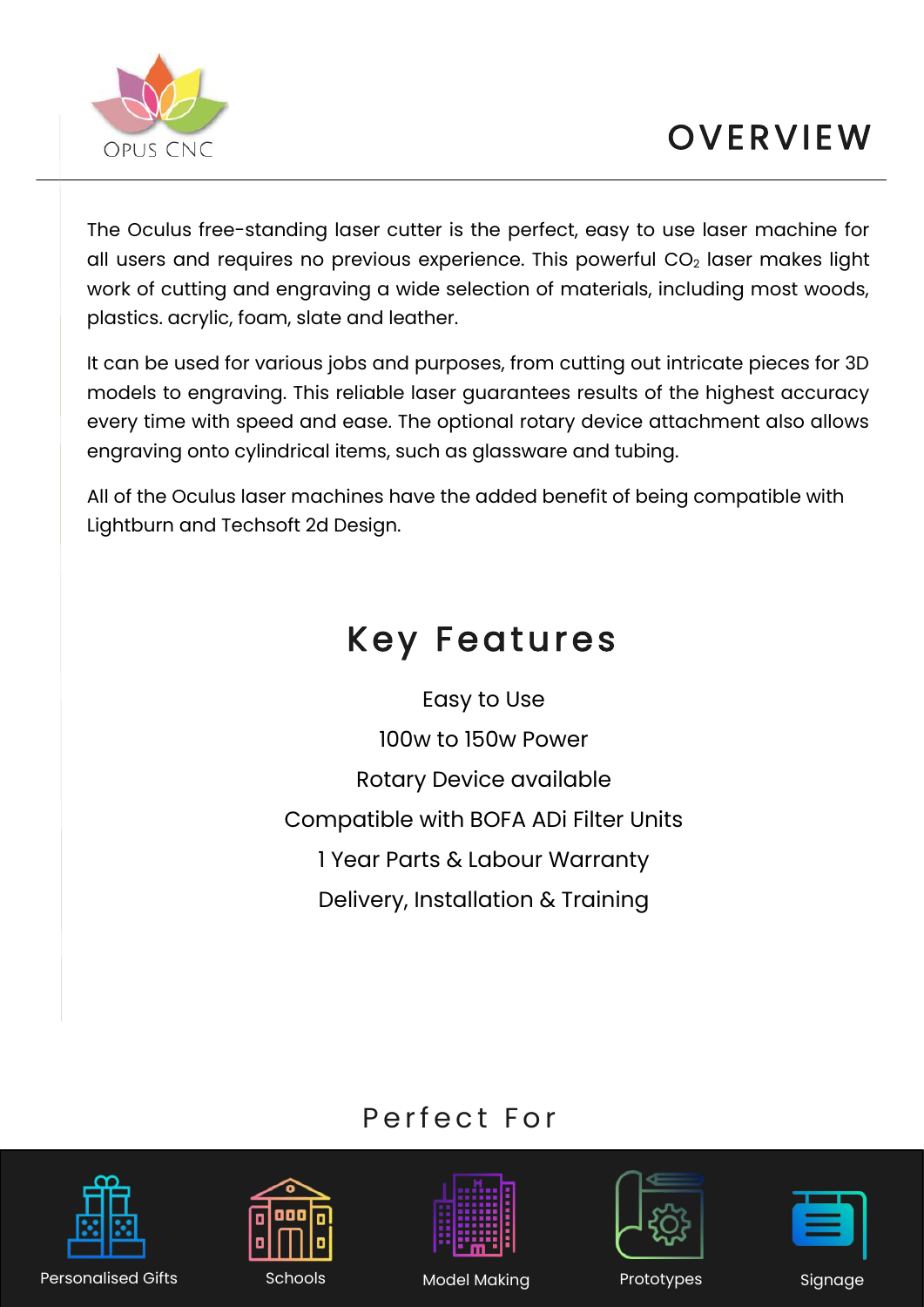



| Model                     | Oculus 6090 Free-Standing Laser           |
|---------------------------|-------------------------------------------|
| <b>Bed Size</b>           | 600 x 900mm                               |
| <b>Machine Dimensions</b> | W1780 x L980 x H1000 mm                   |
| Power                     | 100 <sub>w</sub>                          |
| Table                     | Honeycomb Table and Blade                 |
| <b>Table Depth</b>        | 400mm                                     |
| Table Height Adjustment   | Motorised up/down                         |
| Air Assist                | Inclusive                                 |
| <b>Cutting Speed</b>      | 0-36,000 $mm/min$                         |
| <b>Engraving Speed</b>    | $0 - 60,000$ mm/min                       |
| Cooling system            | Standalone CW3000 Chiller Unit            |
| <b>XY Structure</b>       | <b>Taiwan Square Guide Rails</b>          |
| <b>Control System</b>     | <b>RDWorks</b>                            |
| Net Weight                | 350kg                                     |
| Delivery                  | Inclusive                                 |
| Installation              | Inclusive                                 |
| Training                  | Inclusive                                 |
| <b>Working Voltage</b>    | 240v (standard household socket)          |
| Warranty                  | 1 Years parts and labour on-site warranty |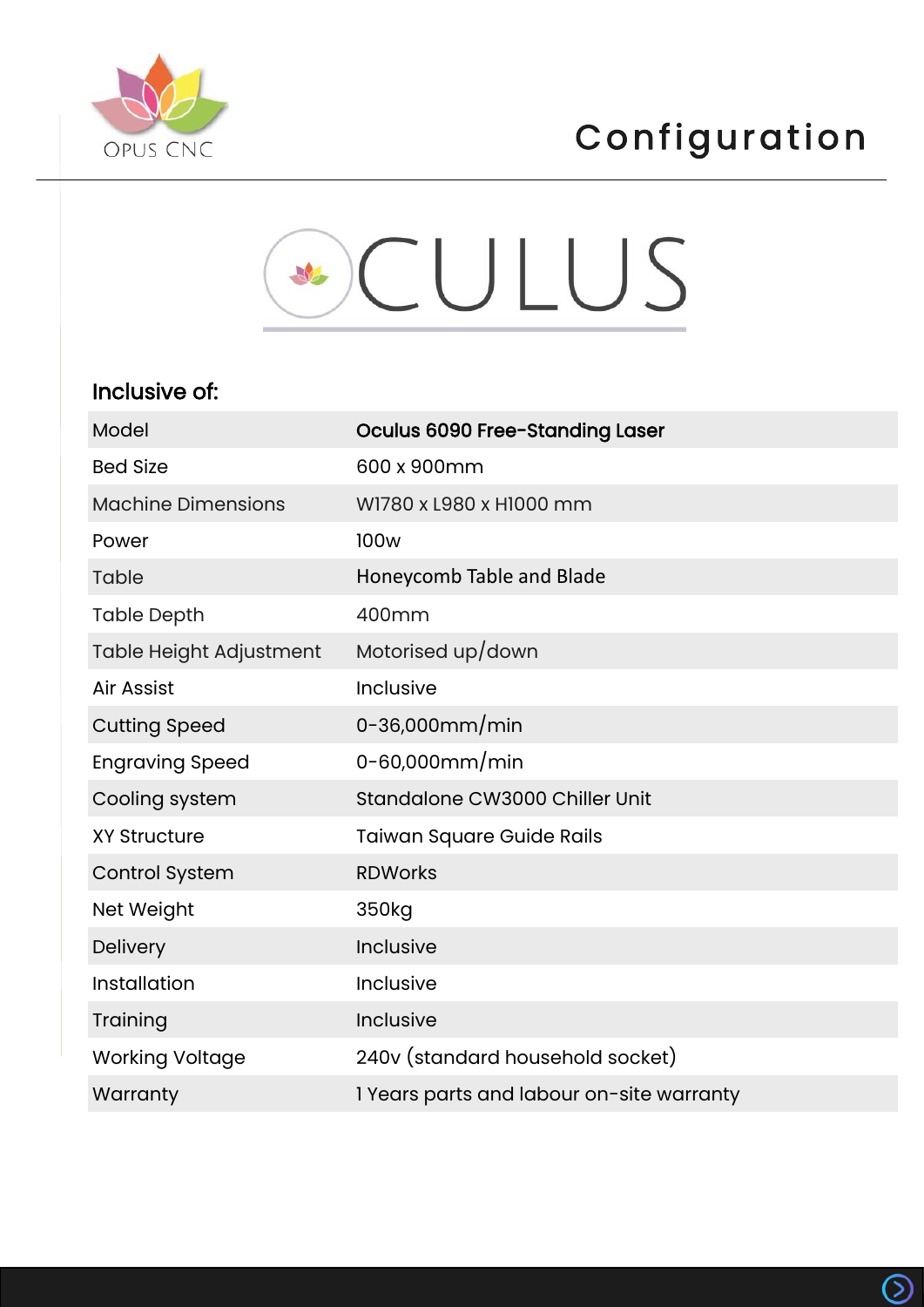



| Model                     | Oculus 1390 Free-Standing Laser           |
|---------------------------|-------------------------------------------|
| <b>Bed Size</b>           | 1300 x 900mm                              |
| <b>Machine Dimensions</b> | W1880 x L1280 x H1000 mm                  |
| Power                     | <b>130w</b>                               |
| Table                     | Honeycomb Table and Blade                 |
| <b>Table Depth</b>        | 400mm                                     |
| Table Height Adjustment   | Motorised up/down                         |
| Air Assist                | Inclusive                                 |
| <b>Cutting Speed</b>      | 0-36,000 $mm/min$                         |
| <b>Engraving Speed</b>    | 0-60,000 $mm/min$                         |
| Cooling system            | Standalone CW3000 Chiller Unit            |
| <b>XY Structure</b>       | <b>Taiwan Square Guide Rails</b>          |
| Control System            | <b>RDWorks</b>                            |
| Net Weight                | 450kg                                     |
| Delivery                  | Inclusive                                 |
| Installation              | Inclusive                                 |
| Training                  | Inclusive                                 |
| <b>Working Voltage</b>    | 240v (standard household socket)          |
| Warranty                  | 1 Years parts and labour on-site warranty |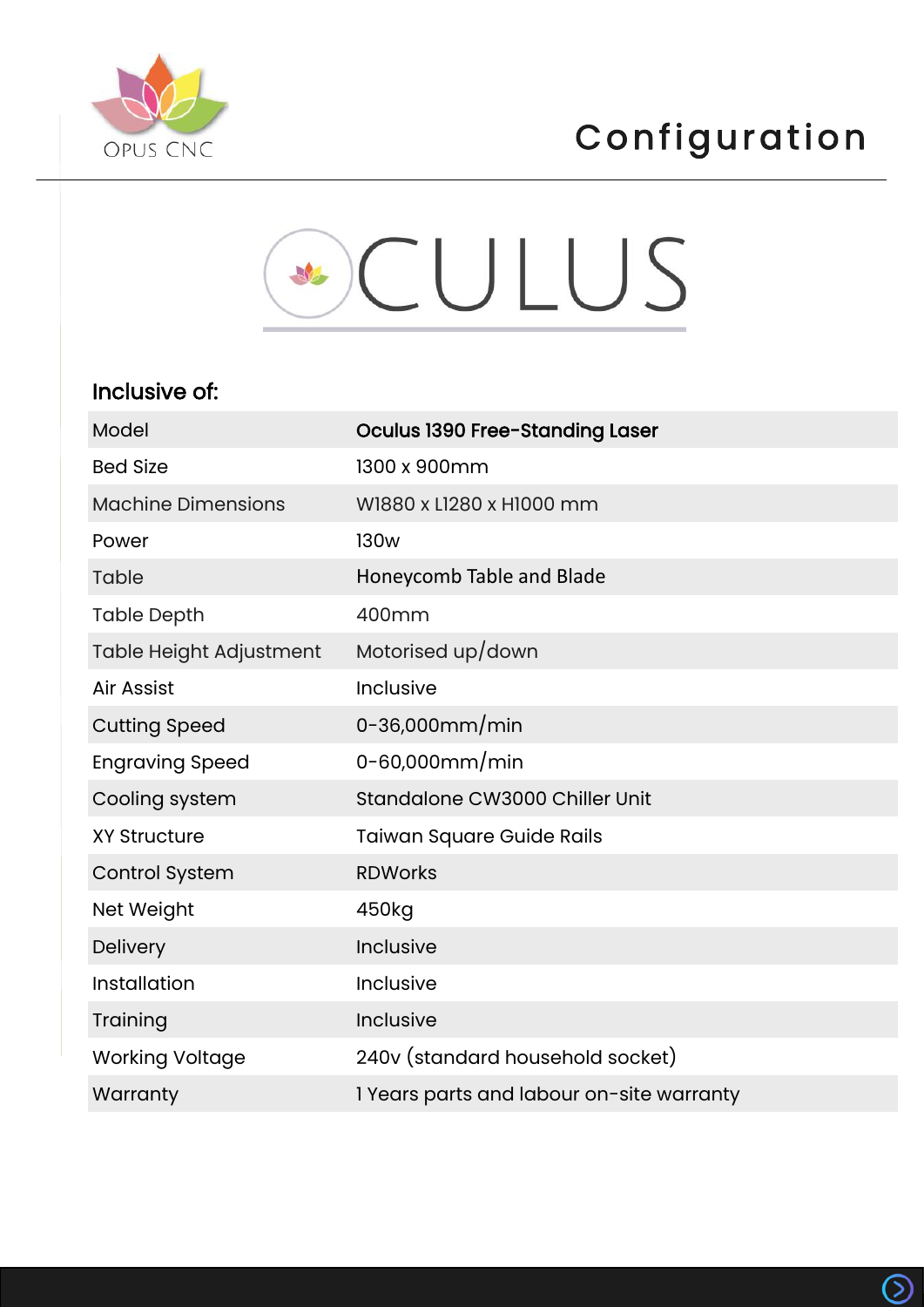



| Model                     | Oculus 1690 Free-Standing Laser           |
|---------------------------|-------------------------------------------|
| <b>Bed Size</b>           | 1600 x 900mm                              |
| <b>Machine Dimensions</b> | W2780 x L1280 x H1000 mm                  |
| Power                     | 130w CO <sub>2</sub>                      |
| Table                     | Honeycomb Table and Blade                 |
| <b>Table Depth</b>        | 400mm                                     |
| Table Height Adjustment   | Motorised up/down                         |
| Air Assist                | Inclusive                                 |
| <b>Cutting Speed</b>      | 0-36,000 $mm/min$                         |
| <b>Engraving Speed</b>    | $0 - 60,000$ mm/min                       |
| Cooling system            | Standalone CW5000 Chiller Unit            |
| <b>XY Structure</b>       | <b>Taiwan Square Guide Rails</b>          |
| <b>Control System</b>     | <b>RDWorks</b>                            |
| Net Weight                | 550kg                                     |
| Delivery                  | Inclusive                                 |
| Installation              | Inclusive                                 |
| Training                  | Inclusive                                 |
| <b>Working Voltage</b>    | 240v (standard household socket)          |
| Warranty                  | 1 Years parts and labour on-site warranty |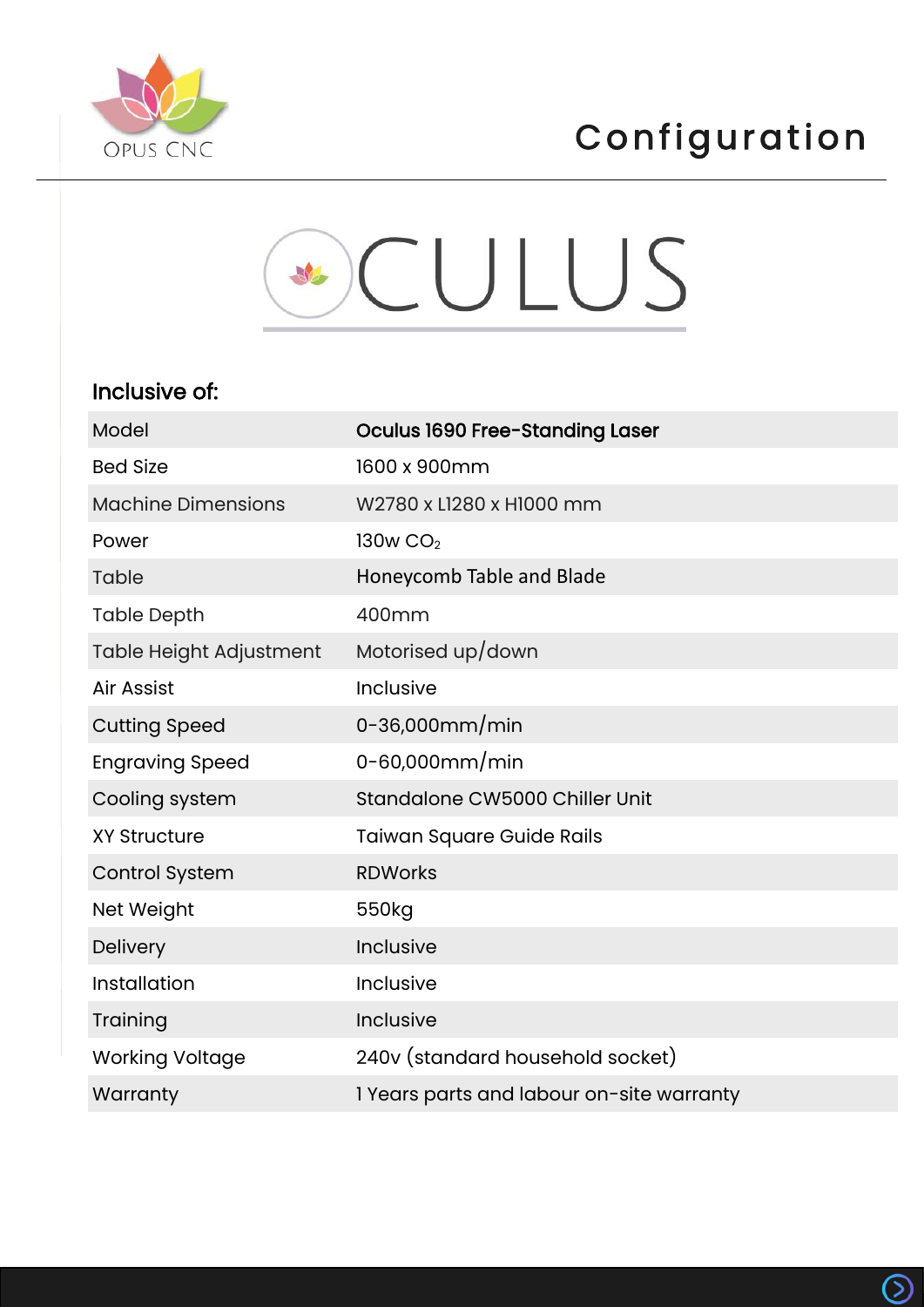



| Model                     | Oculus 1512 Free-Standing Laser           |
|---------------------------|-------------------------------------------|
| <b>Bed Size</b>           | 1500 x 1200mm                             |
| <b>Machine Dimensions</b> | W2080 x L1590 x H1000 mm                  |
| Power                     | 130w CO <sub>2</sub>                      |
| <b>Table</b>              | Honeycomb Table and Blade                 |
| <b>Table Depth</b>        | 400mm                                     |
| Table Height Adjustment   | Motorised up/down                         |
| Air Assist                | Inclusive                                 |
| <b>Cutting Speed</b>      | 0-36,000 $mm/min$                         |
| <b>Engraving Speed</b>    | $0 - 60,000$ mm/min                       |
| Cooling system            | Standalone CW5000 Chiller Unit            |
| <b>XY Structure</b>       | <b>Taiwan Square Guide Rails</b>          |
| <b>Control System</b>     | <b>RDWorks</b>                            |
| Net Weight                | 600kg                                     |
| Delivery                  | Inclusive                                 |
| Installation              | Inclusive                                 |
| Training                  | Inclusive                                 |
| <b>Working Voltage</b>    | 240v (standard household socket)          |
| Warranty                  | 1 Years parts and labour on-site warranty |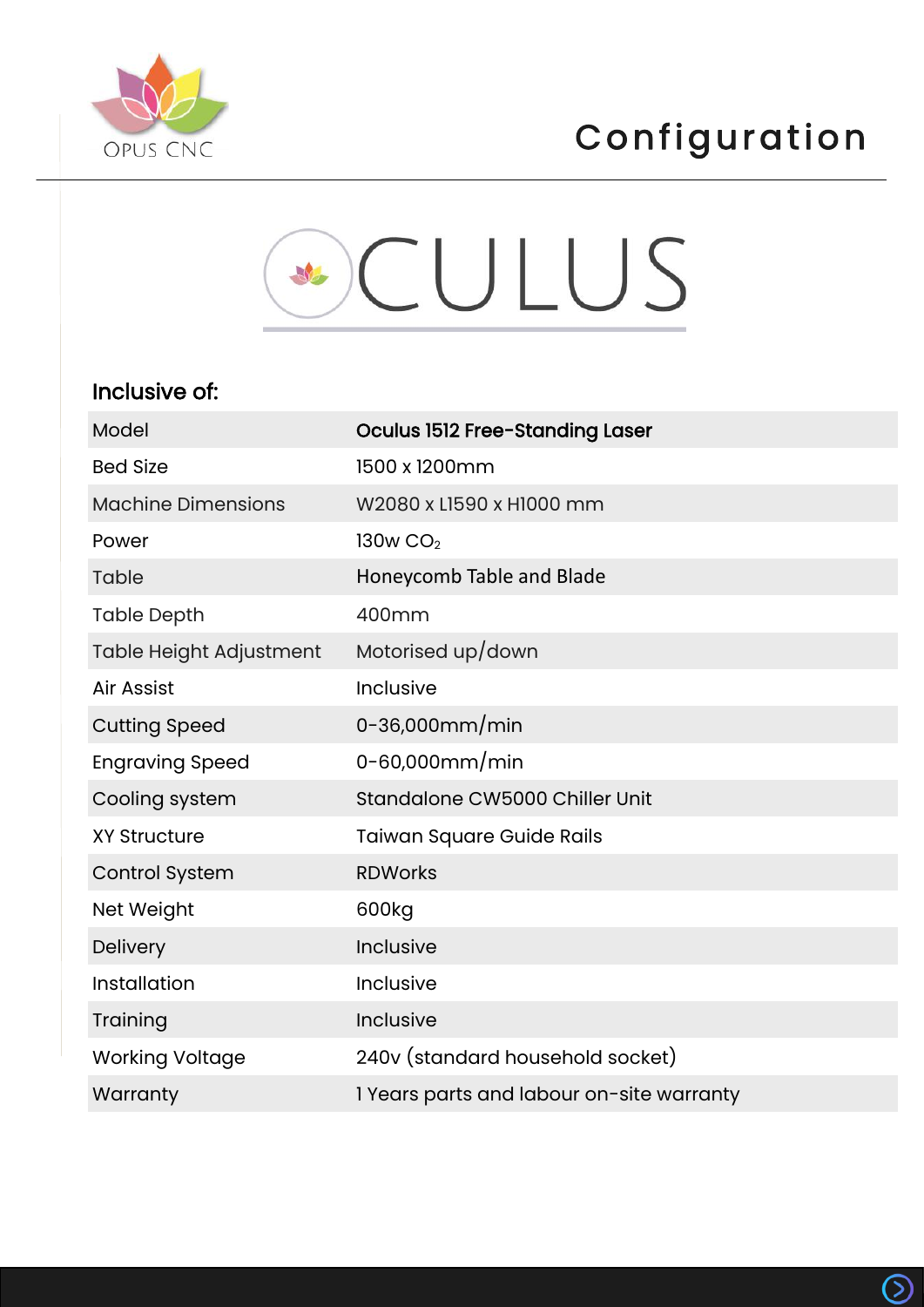

## AFTER-CARE SUPPORT

Even after delivery, installation and training, our services do not stop there. The Oculus laser comes with lifelong technical support via email and telephone. On installation, you will be given direct contact details for your dedicated engineer and office-based technical support from our team of engineers should you require any assistance after your machine has been installed. In addition, all Oculus lasers include one year parts and labour warranty.

### Ticket portal

You can log any issues on our new online ticket portal system if you need advice. In addition, our trained team of in-house engineers will ensure all tickets are dealt with promptly, giving complete reassurance of our excellence in customer satisfaction.

#### To log a support issue, please visit:

<https://www.opuscnc.co.uk/services/aftercare-support/>